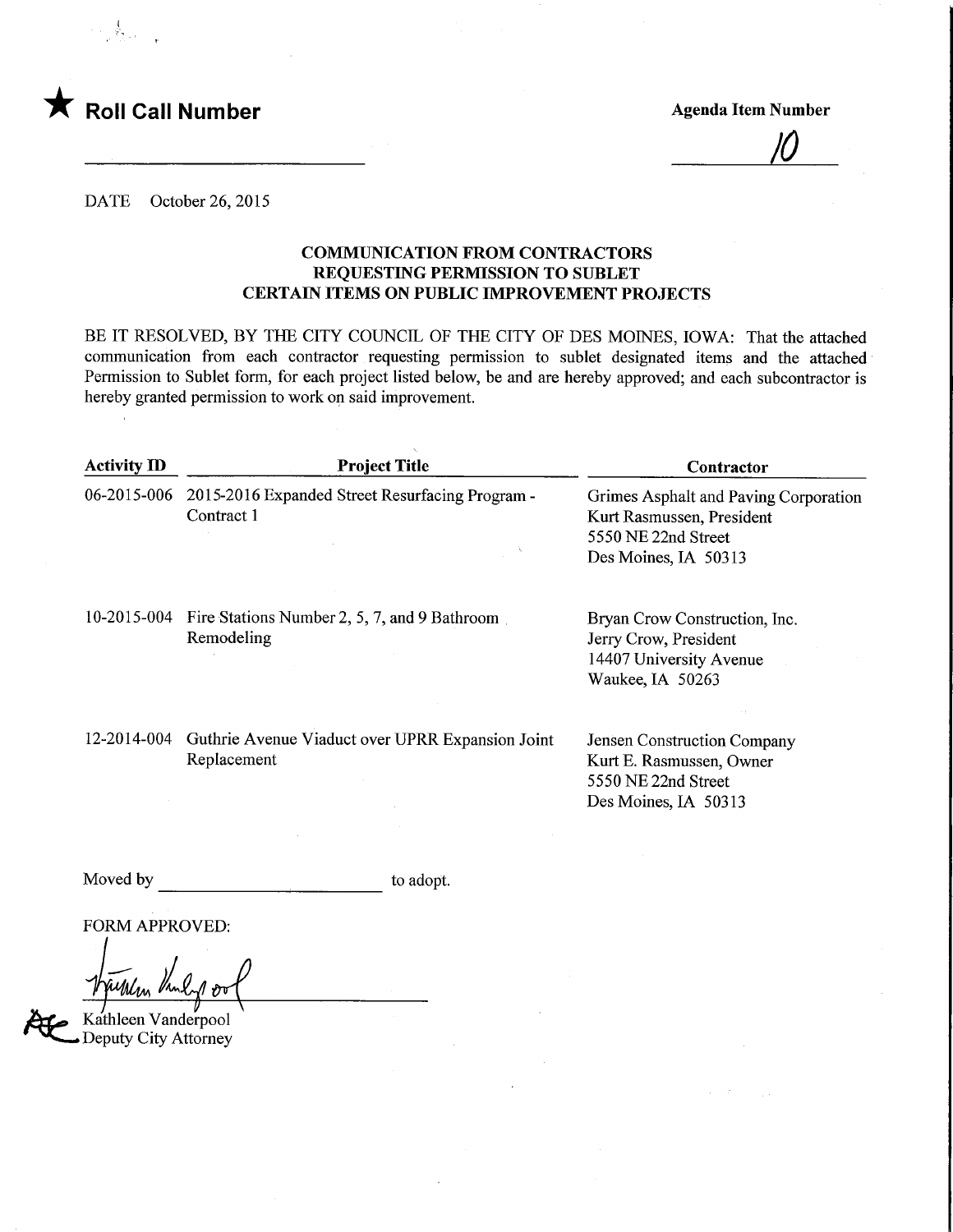

J0\_

DATE October 26, 2015

| <b>COUNCIL ACTION</b> | <b>YEAS</b> | <b>NAYS</b> | Pass            | <b>ABSENT</b> |
|-----------------------|-------------|-------------|-----------------|---------------|
| <b>COWNIE</b>         |             |             |                 |               |
| COLEMAN               |             |             |                 |               |
| <b>GATTO</b>          |             |             |                 |               |
| <b>GRAY</b>           |             |             |                 |               |
| <b>HENSLEY</b>        |             |             |                 |               |
| <b>MAHAFFEY</b>       |             |             |                 |               |
| <b>MOORE</b>          |             |             |                 |               |
| <b>TOTAL</b>          |             |             |                 |               |
| <b>MOTION CARRIED</b> |             |             | <b>APPROVED</b> |               |

#### **CERTIFICATE**

I, DIANE RAUH, City Clerk of said City hereby certify that at a meeting of the City Council of said City of Des Moines, held on the above date, among other proceedings the above was adopted.

IN WITNESS WHEREOF, I have hereunto set my hand and affixed my seal the day and year first above written.

Mayor

\_ City Clerk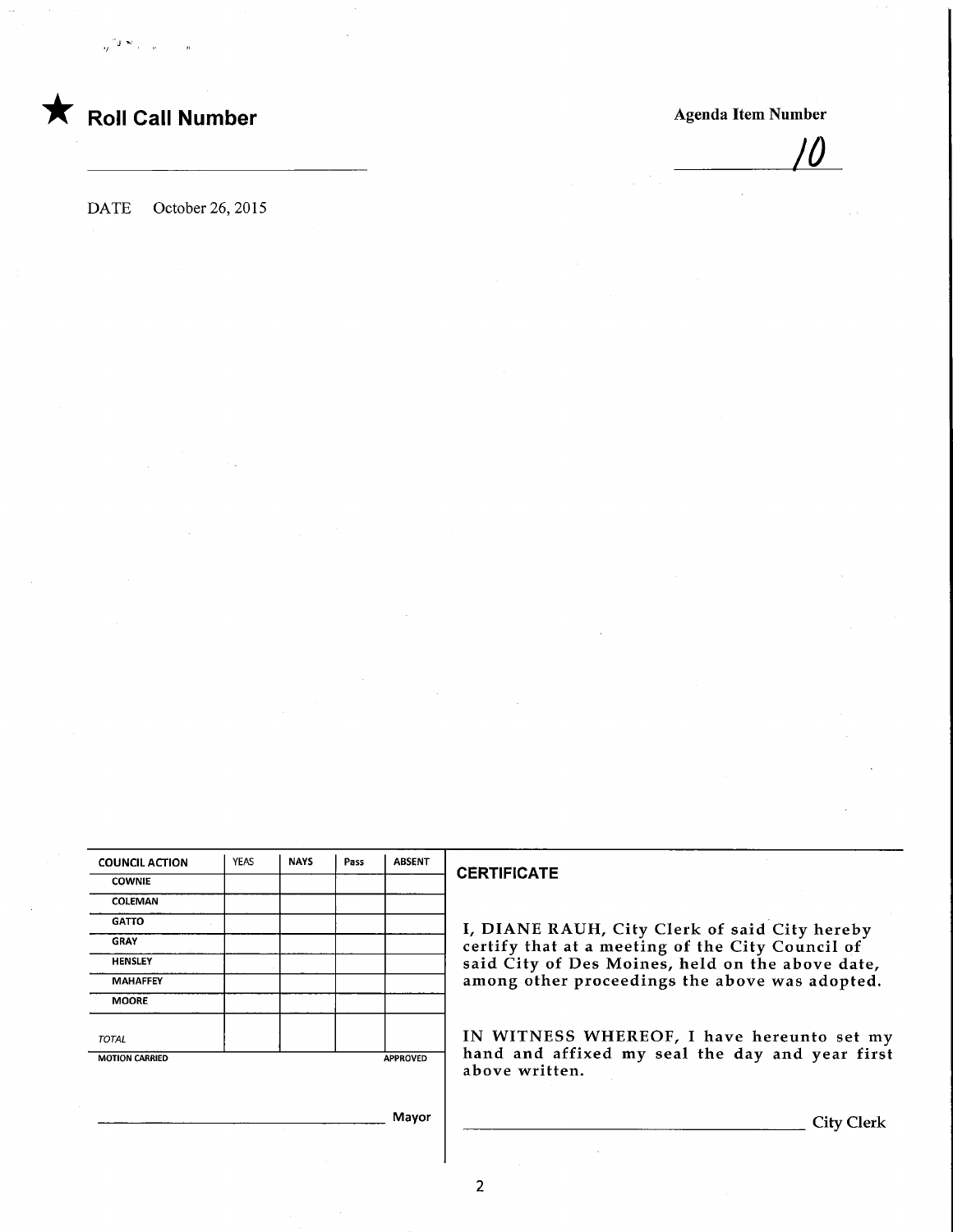ENGINEERING DEPARTMENT Activity ID 06-2015-006<br>CITY OF DES MOINES, IOWA Date 10/14/2015 CITY OF DES MOINES, IOWA

 $\sim$   $\sim$ 

 $\mathfrak{P}_{\mathbb{Z}_{\geq 0}} \to_{\mathbb{Z}_{\geq 0}}$ 

 $\eta_{\rho\mu}$ 

 $\alpha$ 

''4ERING DEPARTMENT<br>...: *i: i: L DOCUMENT"* (vaen in red)

# PERMISSION TO SUBLET

 $\mu$ 

 $\sim$ 

| Project                         | 2015-2016 Expanded Street Resurfacing Program - Contract 1 |                                                                                                              |                   |                                                    |                                                      |
|---------------------------------|------------------------------------------------------------|--------------------------------------------------------------------------------------------------------------|-------------------|----------------------------------------------------|------------------------------------------------------|
| Contractor                      | Grimes Asphalt and Paving Corporation                      |                                                                                                              |                   |                                                    |                                                      |
| Federal Tax ID                  | 14922<br><b>Contract No.</b><br>27-1831755                 |                                                                                                              |                   | <b>Sublet Request No.</b>                          | 2                                                    |
| <b>ITEM TO BE SUBLET</b>        |                                                            | <b>ORGANIZATION</b><br><b>TO PERFORM</b><br><b>WORK</b>                                                      | <b>DBE</b><br>Y/N | <b>COST OF</b><br><b>SPECIALTY</b><br><b>ITEMS</b> | <b>TOTAL COST</b><br><b>OF WORK</b><br><b>SUBLET</b> |
| Manhole Adjustment, PCC Diamond |                                                            | T K Concrete Inc.<br>1608 Fifield Road<br>Pella, IA 50219<br>$(641) 628 - 4590$<br>Federal Tax ID 39-1898532 | No                |                                                    | \$42,000.00                                          |

 $\bar{z}$ 

 $\bar{z}$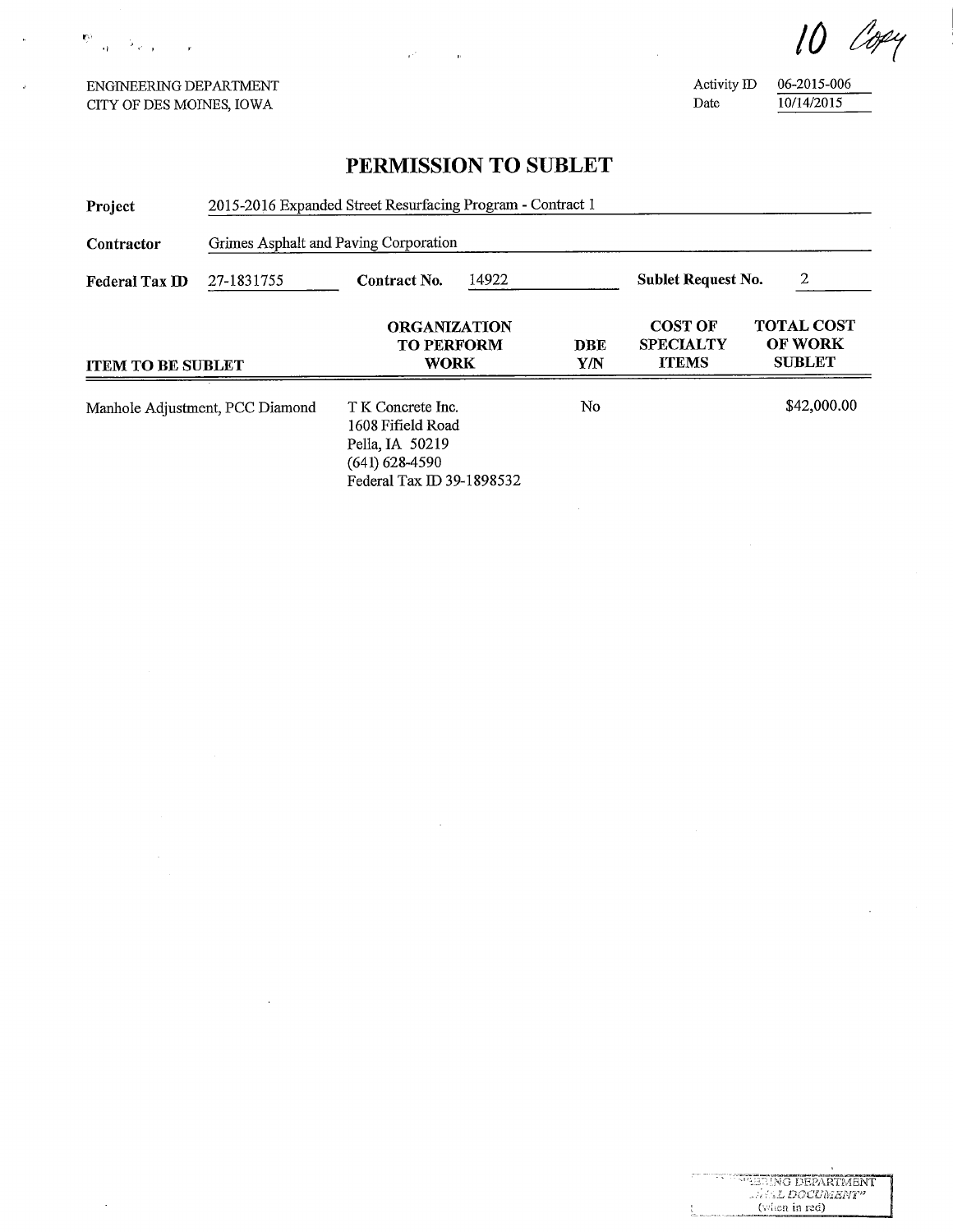.10

| $\ddot{\phantom{1}}$                             | Previous<br>Request | This<br>Request | Total<br>To Date  |     |
|--------------------------------------------------|---------------------|-----------------|-------------------|-----|
| Cost of Items Sublet                             | \$130,161.30        | \$42,000.00     | \$172,161.30      | (a) |
| Cost of Specialty Items Sublet                   |                     |                 |                   | (b) |
| Cost of Sublet Items Less Speciality Items       | \$130,161.30        | \$42,000.00     | $$172,161.30$ (c) |     |
| Contract Amount                                  |                     |                 | \$1,524,496.60    | (d) |
| Contract Amount Less Total Specialty Items (d-b) |                     |                 | \$1,524,496.60    | (e) |
| Percentage of Contract Sublet to Date (c/e)      |                     |                 | 11.29%            |     |

The prime contractor's request for Permission to Sublet the above items of work is approved with the understanding that the prime contractor shall be held responsible for the subcontractors' full compliance of all terms of the contract.

Attachment: Contractor's Letter Requesting Subletting

Fonn Routing: Project Engr. - City Engr. - Engr. Admin. - City Clerk/City Manager - Engr. Admin. - Distribution

Form Distribution Original - Project File Copy - Project Engineer Original - Project File<br>Copy - Project Engineer<br>Copy - Prime Contractor *(0) - 16<sup>15</sup>* 

Roll Call No. Date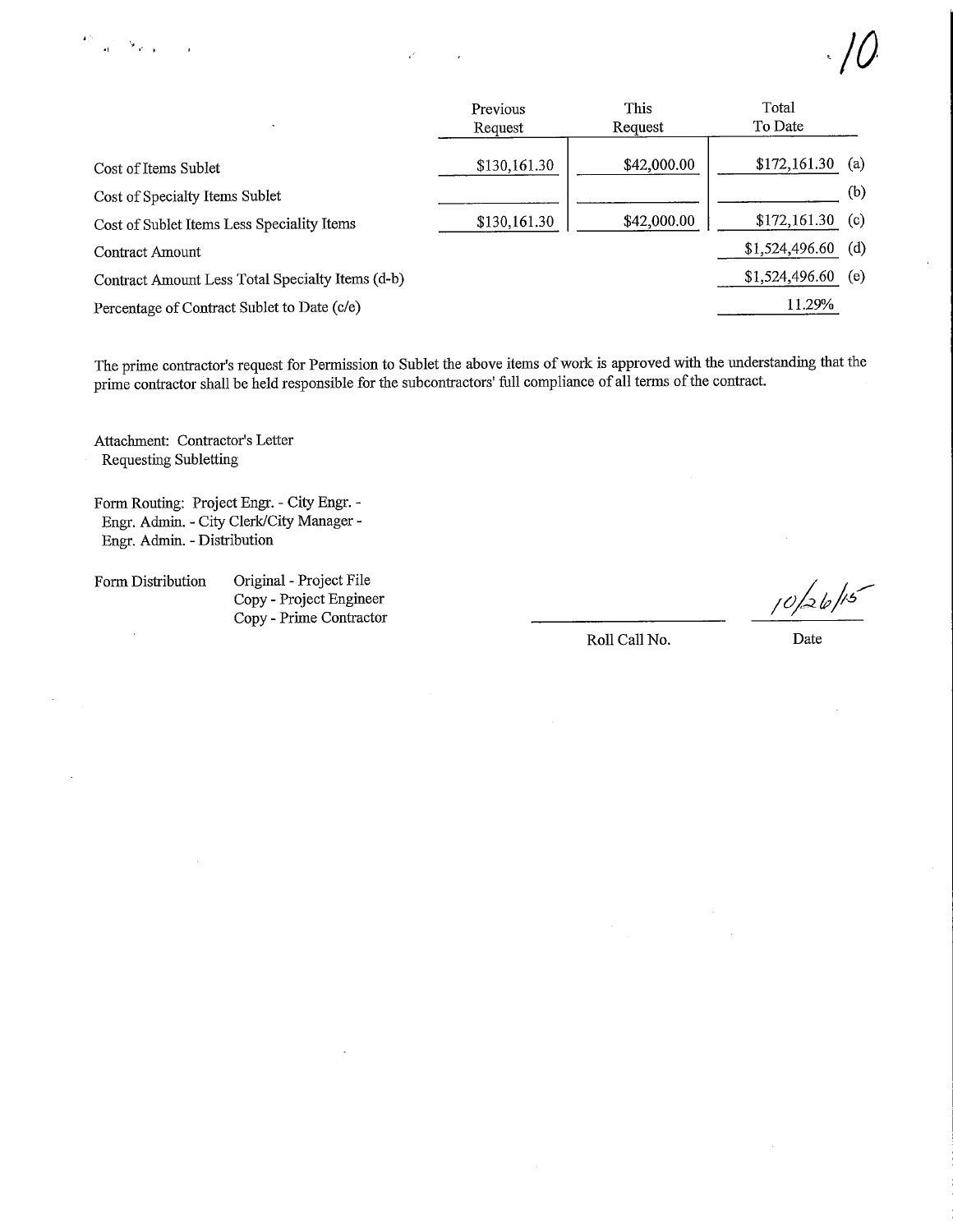

# Becker, Matthew D.

From: Matt Yonker <matt@grimesasphalt.com><br>
Sent: Wednesday, October 14, 2015 1:33 PM Wednesday, October 14, 2015 1:33 PM To: Becker, Matthew D.<br>
Subiect: Re: Sidewalk at Gre Re: Sidewalk at Greenwood

Would you be ok with adding TK to the contract to complete manholes again. \$42000 would be there contract amount

Thanks

Matt

Sent from my iPhone

On Oct 14, 2015, at 12:40 PM, Becker, Matthew D. <MDBecker@dmgov.org> wrote:

OK 2:00 tomorrow. Thanks Matt

From: Matt Yonker [mailto:matt@grimesasphalt.com] Sent: Wednesday, October 14, 2015 12:36 PM To: Becker, Matthew D. Subject: Re: Sidewalk at Greenwood

Let's shoot for 2 pm

Sent from my iPhone

On Oct 14, 2015, at 12:34 PM, Becker, Matthew D. <MDBecker@dmgov.org> wrote:

No normally on 5' wide sidewalks they take a quicky saw and cut one in half. Tomorrow I have a meeting at City Hall from 11:30 to 1:00. Other than that I am open. Matt

From: Matt Yonker [mailto:matt@grimesasphalt.com] Sent: Wednesday, October 14, 2015 12:00 PM To: Becker, Matthew D. Subject: RE: Sidewalk at Greenwood

What time works for you tomorrow to meet? Once Julio is done pouring today he is going to clean up and sweep the roadway.

I think the domes only come in 2'x2' sections so would 2 work in that area?

From: Becker, Matthew D. [mailto:MDBecker@dmgov.org] Sent: Wednesday, October 14, 2015 11:51 AM To: Matt Yonker <matt@grimesasphalt.com> Subject: RE: Sidewalk at Greenwood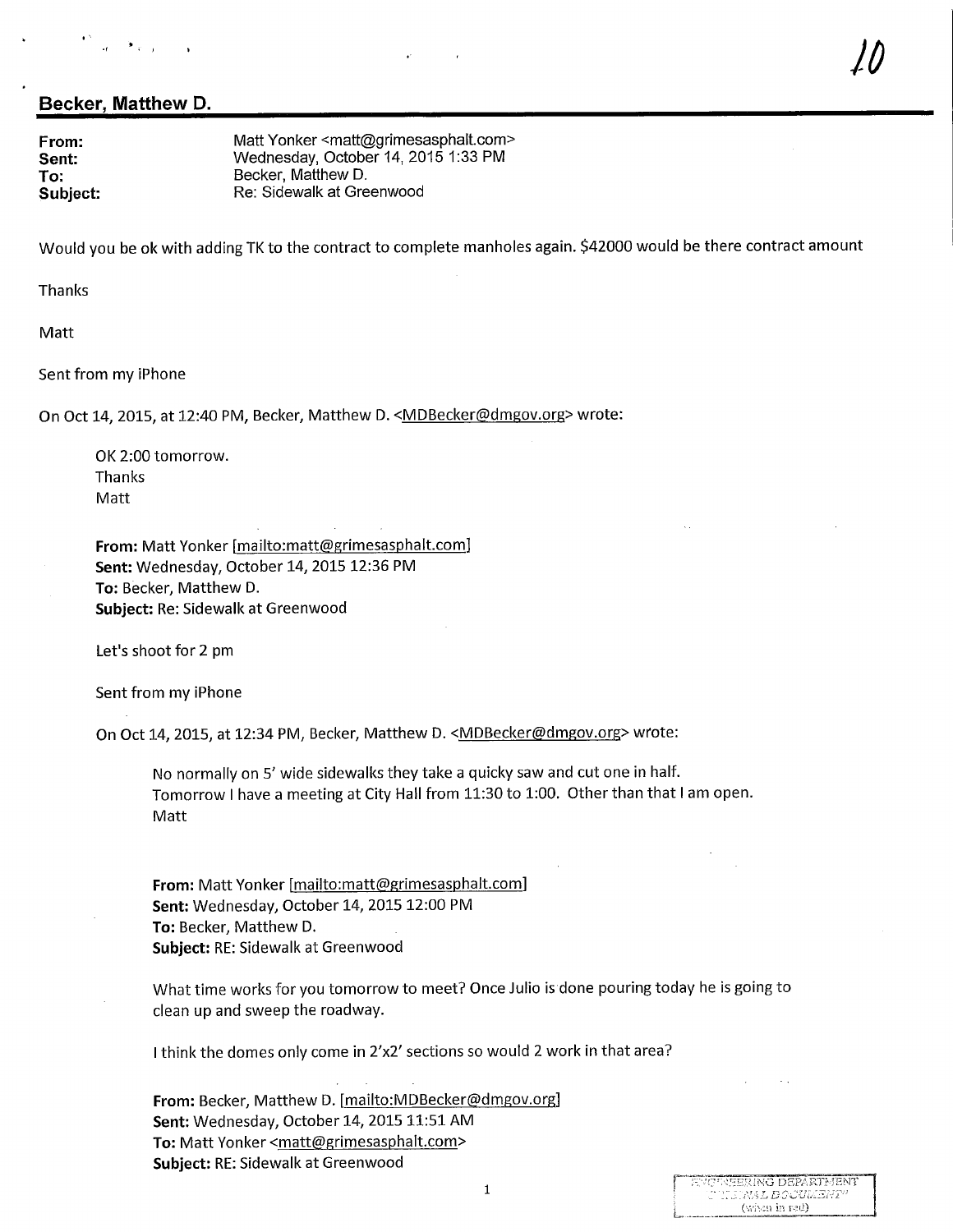That will be fine per SF, the ramp at the bottom is 5 ft wide so there we will need 2.5 2'X2' domes. I will have to look at the to to see how wide those will be. Hopefully you will finish up the curb & gutter today, so talk to Jason and lets set up a time to meet on site in the next couple of days. 1 mentioned this to Jason yesterday, then we can look over everything and talk schedule.

Also don't forget that once you are done this week, get the road cleaned up and broomed. Because Saturday and Sunday the Marathon is going through there. Thanks

 $\alpha^2$ 

Matt

 $\omega_{\rm eff}$  , where  $\omega_{\rm eff}$ 

From: Matt Yonker [mailto:matt@grimesasphalt.com] Sent: Wednesday, October 14, 2015 11:15 AM To: Becker, Matthew D. Subject: RE: Sidewalk at Greenwood

For cast iron domes 2' X 2' use \$45 /SF or \$180 Each installed.

Thanks

Matt

From: Becker, Matthew D. [mailto:MDBecker@dmgov.org] Sent: Tuesday, October 13, 2015 1:08 PM To: matt@grimesasphalt.com Subject: Sidewalk at Greenwood

Matt

Can you get me a price for some cast iron truncated domes so we can put them in on a ramp in the sidewalk at Greenwood. Also we talked Friday about putting in a little sidewalk at the top of the hill and we will also need some domes up there also. Thanks

Matt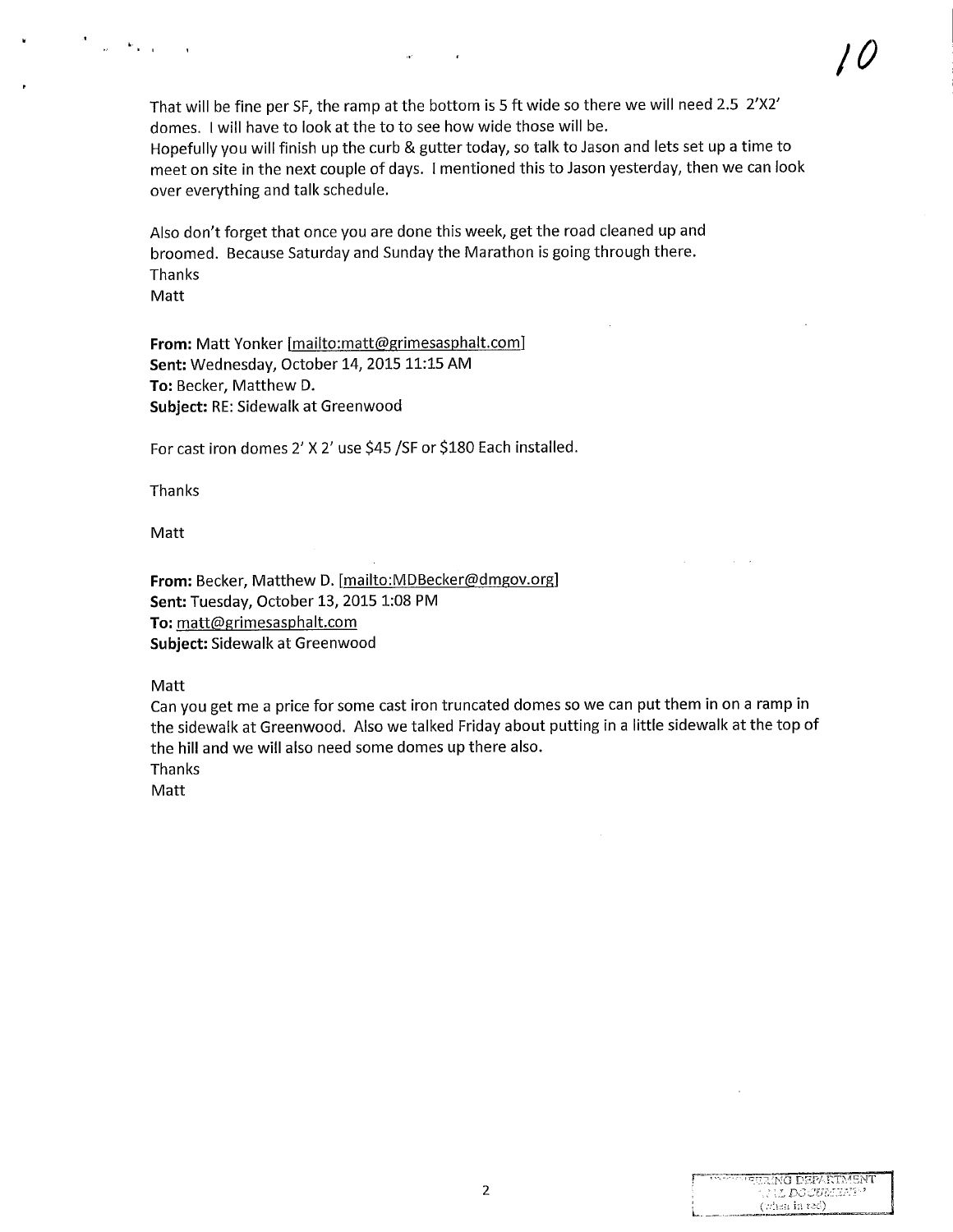ENGINEERING DEPAKTMENT CITY OF DES MOINES, IOWA

J.

 $\ddot{\phantom{a}}$ 

 $\beta$  .

l^'^i

Activity ID  $\frac{10-2015-004}{10/8/2015}$ 

10/8/2015

#### PERMISSION TO SUBLET

| Project                  | Fire Stations Number 2, 5, 7, and 9 Bathroom Remodeling |                                                                                                    |  |                           |                                                    |                                                      |
|--------------------------|---------------------------------------------------------|----------------------------------------------------------------------------------------------------|--|---------------------------|----------------------------------------------------|------------------------------------------------------|
| <b>Contractor</b>        | Bryan Crow Construction, Inc.                           |                                                                                                    |  |                           |                                                    |                                                      |
| Federal Tax ID           | 42-0994840                                              | 14895<br>Contract No.                                                                              |  | <b>Sublet Request No.</b> | 2                                                  |                                                      |
| <b>ITEM TO BE SUBLET</b> |                                                         | <b>ORGANIZATION</b><br><b>TO PERFORM</b><br><b>WORK</b>                                            |  | <b>DBE</b><br>Y/N         | <b>COST OF</b><br><b>SPECIALTY</b><br><b>TTEMS</b> | <b>TOTAL COST</b><br><b>OF WORK</b><br><b>SUBLET</b> |
| Tiling                   |                                                         | Ideal Floors, Inc.<br>2216 George Flagg Pkwy.<br>Des Moines, IA 50321<br>Federal Tax ID 42-1516317 |  | No                        |                                                    | \$58,300.00                                          |

|                                                  | Previous<br>Request | <b>This</b><br>Request | Total<br>To Date |     |
|--------------------------------------------------|---------------------|------------------------|------------------|-----|
| Cost of Items Sublet                             | \$104,345.00        | \$58,300.00            | \$162,645.00     | (a) |
| Cost of Specialty Items Sublet                   | \$83,845.00         |                        | \$83,845.00      | (b) |
| Cost of Sublet Items Less Speciality Items       | \$20,500.00         | \$58,300.00            | \$78,800.00      | (c) |
| Contract Amount                                  |                     | $\ddot{\phantom{1}}$   | \$285,217.00     | (d) |
| Contract Amount Less Total Specialty Items (d-b) |                     |                        | \$201,372.00     | (e) |
| Percentage of Contract Sublet to Date (c/e)      |                     |                        | 39.13%           |     |

The prime contractor's request for Permission to Sublet the above items of work is approved with the understanding fliat fhe prime contractor shall be held responsible for the subcontractors' full compliance of all terms of the contract.

Attachment: Contractor's Letter Requesting Subletting

Form Routing: Project Engr. - City Engr. -Engr. Admin. - City CIerk/Cify Manager - Engr. Admin. - Distribution

Form. Distribution Original - Project File Copy - Project Engineer Copy - Project Engineer<br>
Copy - Prime Contractor<br>  $\frac{10}{\lambda}$ 

Roll Call No. Date

**TAGERING DEFARTMENT** (when in red)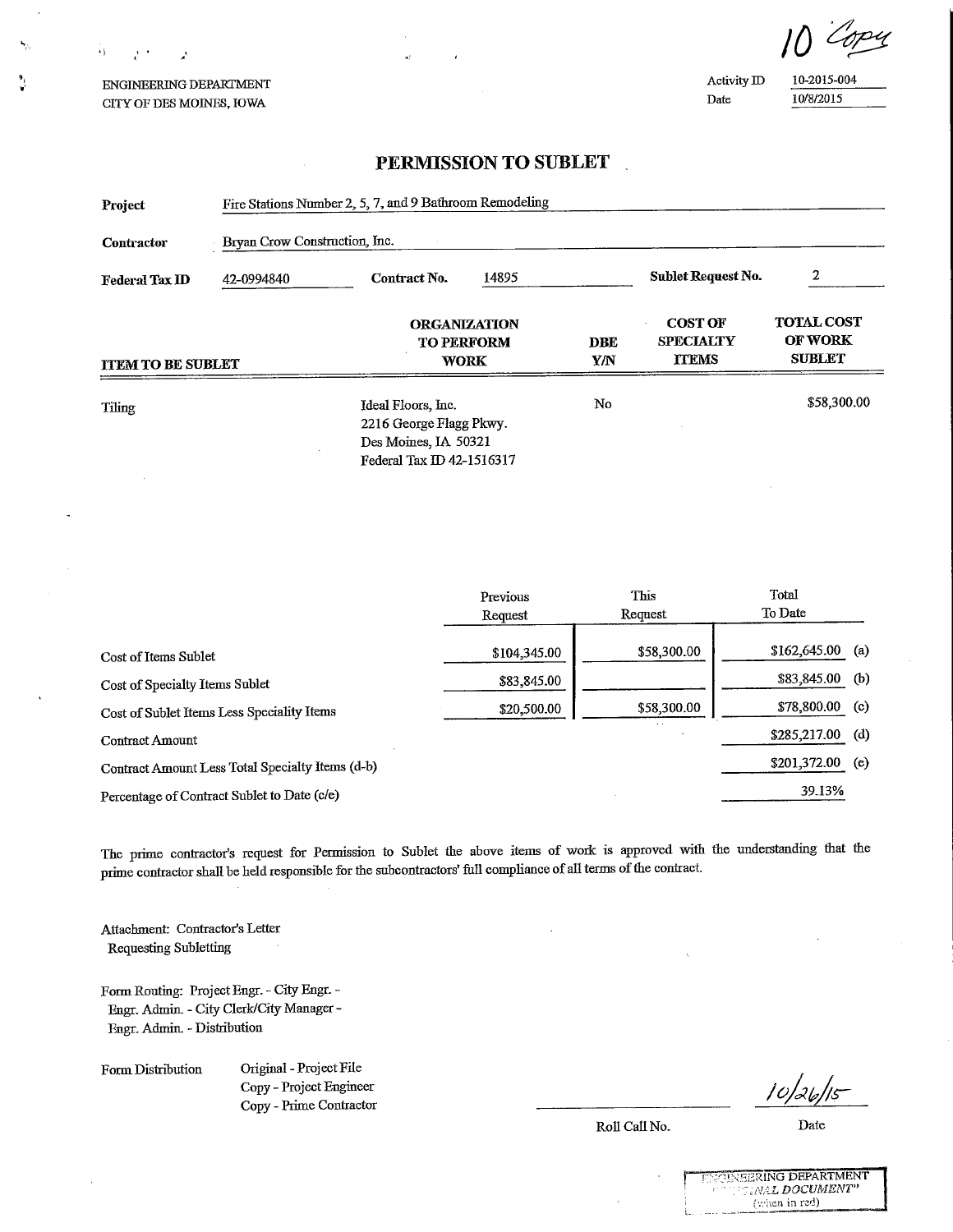### Tenney, Jill E.

From: Thomas Crow <tom@bcrowconst.com><br>Sent: Wednesday, October 07, 2015 7:01 PM Sent:<br>
Sent: Wednesday, October 07, 2015 7:01 PM<br>
To: Tenney, Jill E. To:<br>
To: Tenney, Jill E.<br>
Subject: Firestations 2, Firestations 2,5,7 & 9

Jill

ě,

Need to get a tax exempt certificate for: Ideal Floors

2216 George Flagg Pkwy Des Moines, Iowa 50321 Ph. 515-283-0665 Contact: Mark Drumheller Federal ID Number: 42-1516317

They will be starting on Station 5 Thursday morning. Also need to get a walk thru scheduled for Station 9.Thanks

Tom Crow Bryan Crow Construction, Inc. 14407 University Ave Waukee, IA 50263 office(515)223-1286 fax(515)223-0240 cell(515)208-9695